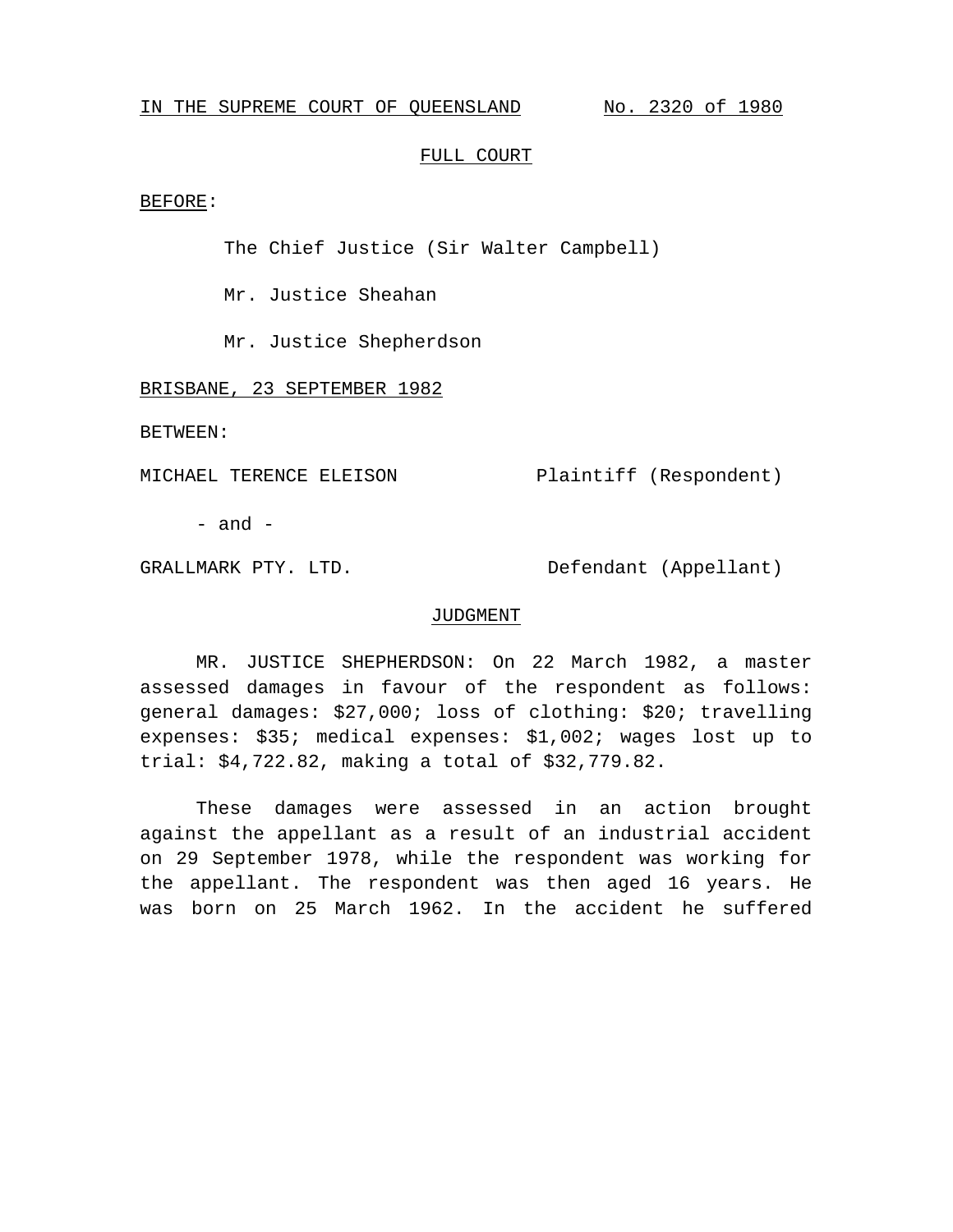burns to the left hand and arm, the right hand, the neck and face - about 12 per cent of his body. He was admitted as an inpatient to the Royal Brisbane Hospital on the date of the accident, and remained an inpatient there for about 5½ weeks. During this spell in hospital, the respondent was, as the master found, treated with saline bathing. On 20 October 1978 he underwent surgery, in which tangential incision of his left hand and arm was performed, and also his neck, and split skin grafts were performed, the donor site being the respondent's left thigh.

The master had before him two reports from Dr. Stuart Pegg, the Director of Surgery and Director of the Burns Unit at the Royal Brisbane Hospital. Dr. Pegg said that at the time of the respondent's discharge on 6 November 1978, the respondent's grafted surfaces were good, and he was treated with pressure garments to his face and pressure garments for his arms, including his body. The master had photographic evidence of these pressure garments, which were intended to reduce the possibility of thickened scarring occurring.

The respondent wore these garments till November 1979. The garments were, as the master described them, "all enveloping ... except for space for the face." One photo shows that the garments covered the upper body, neck, shoulders, and the whole of the respondent's left arm to the wrist, as well as the top part of one leg. As the master found, the respondent was acutely conscious and embarrassed by the reaction of others to them.

After his initial 5½ weeks in hospital the respondent had two other short periods in hospital. The first was in July 1979, when release of scar bands in the left wrist with excision of hypotrophic scars in two areas of the hand were performed, with releasing of minor contractions. The excised areas were skin grafted, and the respondent continued to wear a pressure garment over these areas.

In November 1981 excision of some hypotrophic scars on the left arm was performed. A scar to the left elbow and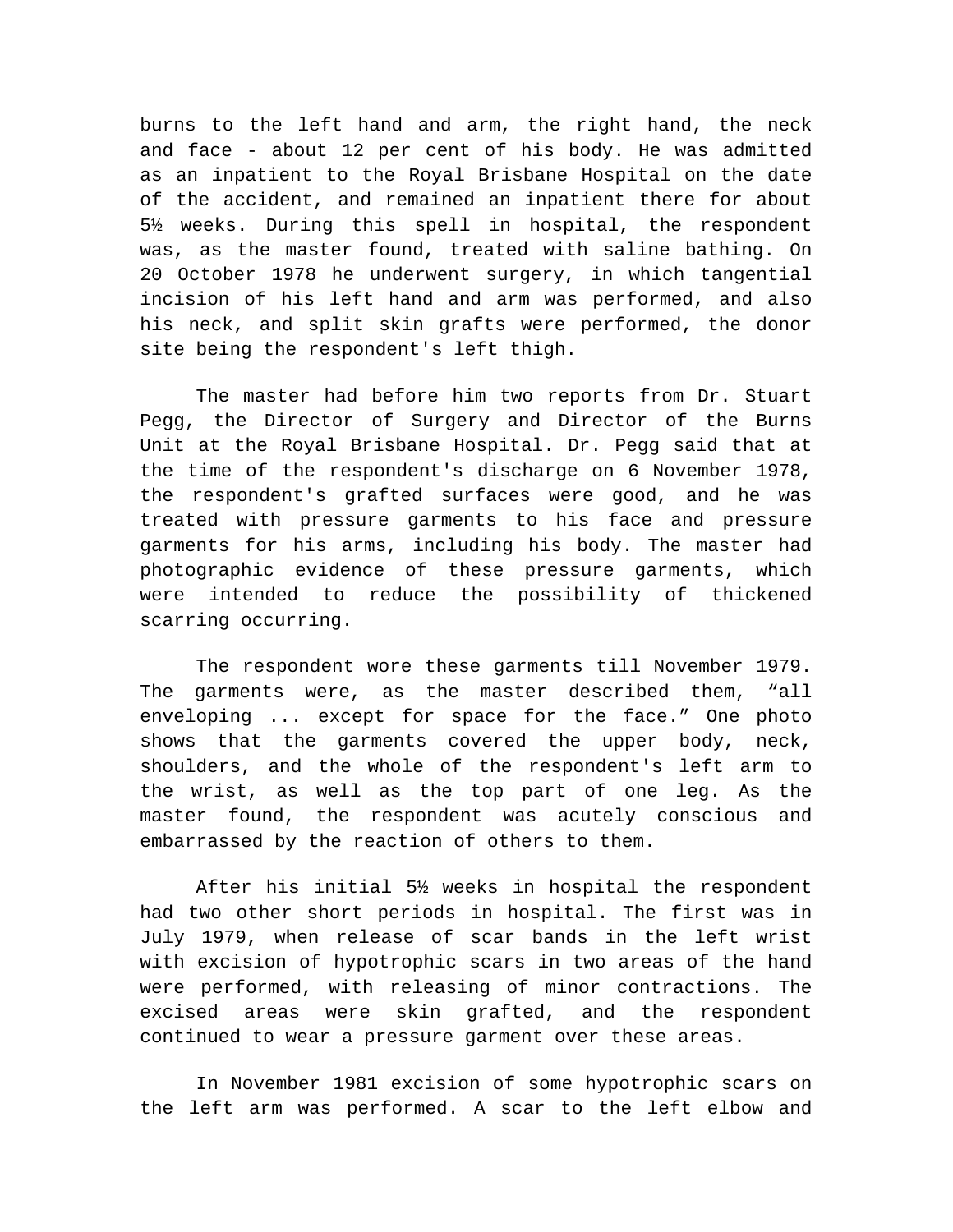one on the left upper arm were excised and sutured. For both these operations the respondent underwent a general anaesthetic. In his report of 3 March 1982 Dr. Pegg described the respondent's condition as good, with minimal scarring present.

A plastic surgeon, Dr. Swiss Davies, gave evidence for the respondent. Reports of another plastic surgeon, Dr. Anthony J. Emmett, were admitted into evidence. The master referred to the plastic surgeons' reports that the operation and treatment which the respondent had received had been extremely well performed and resulted in a good recovery. The master inspected the scarring, and his summary was, "I inspected the scars which now appear on his arm, neck and around his left ear and, to some extent, encroaching on to the lower left side of the face. The scarring around the ear is largely obscured by the hairline, but the scarring around the neck, which would not be covered by any ordinary clothes and would be largely observable in the wearing of an open necked shirt, is very noticeable. The scarring of almost the whole length of the left arm, including the hand, is noticeable, including two red scars from more recent operations. There is a very slight patch of scarring to the right upper leg which is barely noticeable, and extensive scarring covering the front part of the left leg. Because of those recent operations to which I have referred Mr. Eleison still wears a pressure sleeve on his left arm."

The master recognised that although dramatic improvement in the scarring had occurred, there would still be further progress. The high colour of some of the scarring will fade and the texture of the scarred skin will show further improvement. Despite this, he found that the scars would largely still be observable, and that on the probabilities were likely to have some effect on the respondent.

There is no residual functional disability in movement or use of the respondent's left arm and hand, but the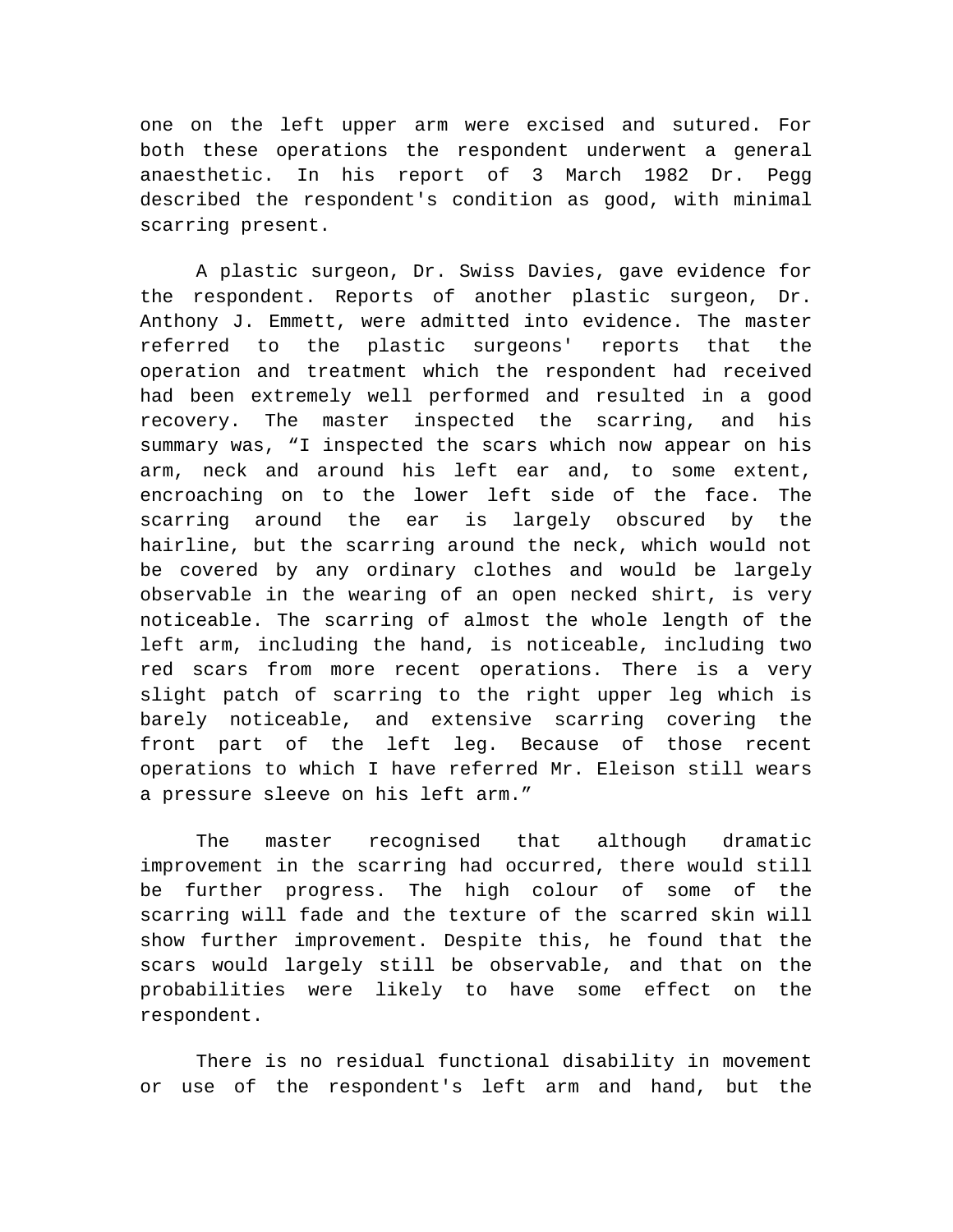medical evidence showed, as the master found, that the whole of the scarred area is more susceptible to injury if knocked or hit, as well as to sunburn. To some extent it disables the respondent from working in the sun for any extended period. In the witness box the respondent complained of pain only if the scarred areas were knocked or bumped.

I have already mentioned one aspect of the matter of embarrassment. The master found, as he was entitled to, that for the future there will be some embarrassment to the respondent. He found no evidence of present personality change. There was no overlay. There was, he found, no call for further treatment whether in relation to the burns or scars or by way of a psychiatric or psychological kind.

There were before the master reports from Mrs Elaine Dignan, a psychologist, and a Dr. B. Klug, a psychiatrist. Dr. Klug's report was referred to in the master's judgment. The respondent denied to Dr. Klug as early as March 1980 that the burns worried him or caused him to be selfconscious. In the witness box the respondent said they were not now sore Mrs Dignan's report was also referred to. She opined that the respondent's sense of his own physical image had been limited by his accident with increased loss of potential for self-esteem, producing some depressed responses. The master thought her report of significance in evaluating the respondent's work history experience both prior and subsequent to the accident. I shall shortly refer to what the master had to say about impairment of the respondent's earning capacity.

Before doing so, I should add that the master found that since the accident the respondent had suffered some impairment of his social life. He is a single man now aged 20 who has found no new female friends. He attends a church group, usually with his brother and sister, but finds it difficult to make friends there.

The master's assessment of general damages at \$27,000 was in respect of past and future pain, suffering and loss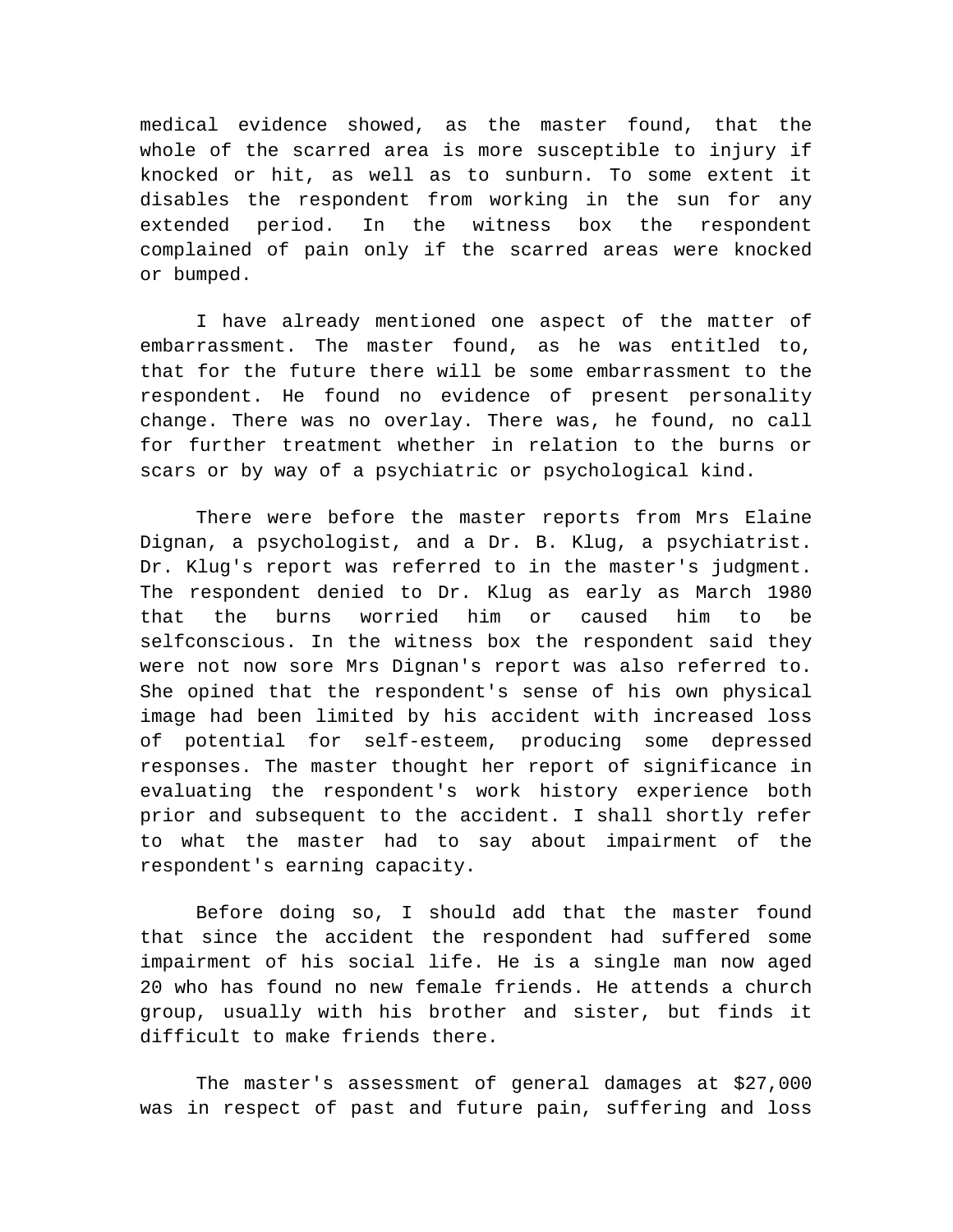of the amenities of life and included an unspecified sum for future impairment of earning capacity, although he found that there was no provable economic loss for the future.

The master said, "As to general damages, I have taken into account that the plaintiff's pain and suffering has largely passed, but must have been severe while he was enduring it, that he was compelled to wear the pressure suit, to which I have referred, and not in the sequestered circumstances of a hospital but in daily life throughout the period which I have mentioned, and that he has since the more recent operations as of necessity worn a similar garment on his left arm. I also take into account that he is left with his scars, although the unsightliness of those will lessen with the passage of time. He has them for the balance of his life. There is no provable economic loss for the future." He included in the general damages the matters which he mentioned and "any disability of a general kind in the labour market".

Earlier the master had said, "There is some evidence of reluctance on the part of employers to employ the plaintiff. To what extent that is because of his scars or disabilities by way of working in the open, and to what extent attributable to the degree of his education and absence of skills, it is very hard to say.

In the estimation of general damages, however, I think some allowance, although very limited, must be given to this factor. It is submitted by his counsel that there is and will always be some disability experienced by the plaintiff in the labour market, and I think that this is so. Some restrained allowance should also be made on this account."

I must say that for my part I have formed the view that on the evidence the master should only have included a very modest amount as the "restrained allowance." This means, therefore, the major part of the \$27,000 should have been in respect of past and future pain and suffering and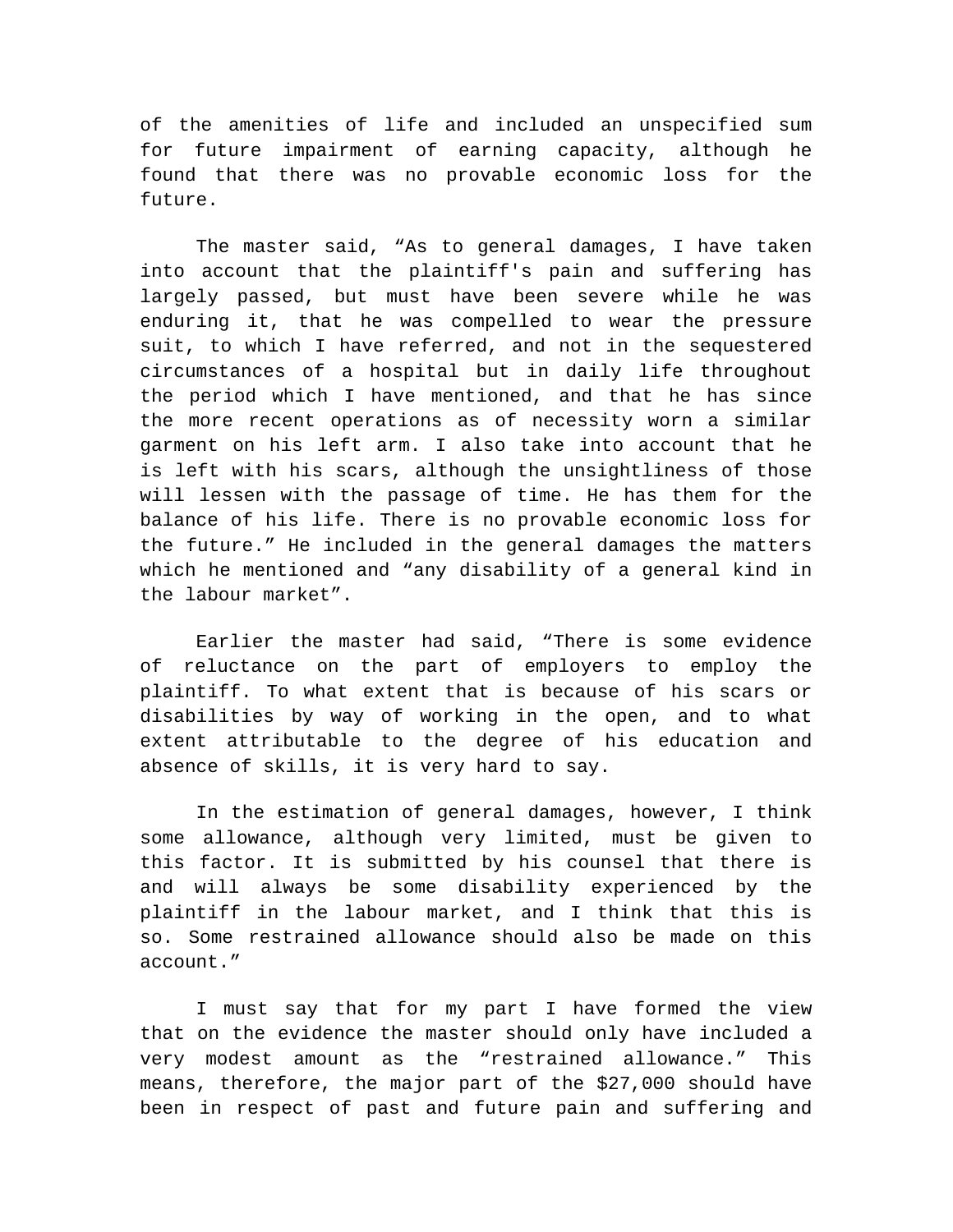loss of amenities. The master expressly found that the pain and suffering had largely passed. Despite this express finding, when the master came to award interest he apportioned the general damages as to one-quarter up to the trial. This is, in my view, a very strange approach, and of itself suggests that despite the above express findings, the master regarded 75 per cent of that part of the general damages as attributable to pain, suffering and loss of amenities as being for the future or, alternatively, the fixing of one-quarter could well suggest a component for future economic loss, which, in my view, is other than a "restrained allowance."

Any such approach was, in my view, plainly wrong on the whole of the evidence. The master appears to have correctly taken the view that the respondent's pain and suffering had largely passed in the four years since the accident.

Despite this apparent confusion in the master's judgment - which of itself entitles this Court to interfere in the award - I have formed the clear view that in the case of this 20-year-old man, the assessment of general damages of \$27,000 where there is no provable future economic loss but merely some "restrained allowance" to be made for some unspecified disability experienced in the open labour market, is quite unreasonable and cannot be allowed to stand.

In my opinion, the appeal should be allowed, and for my part I would consider general damages should be assessed at \$20,000; however, having regard to the master's views I consider \$21,000 is fair compensation for the respondent. This sum, in my view, should be apportioned as follows: past pain and suffering and loss of amenities of life, \$8,000; future pain and suffering and loss of amenities of life - and I stress that this component is primarily for embarrassment and cosmetic impairment - \$8,000; future impairment of earning capacity, \$5,000, making a total of \$21,000.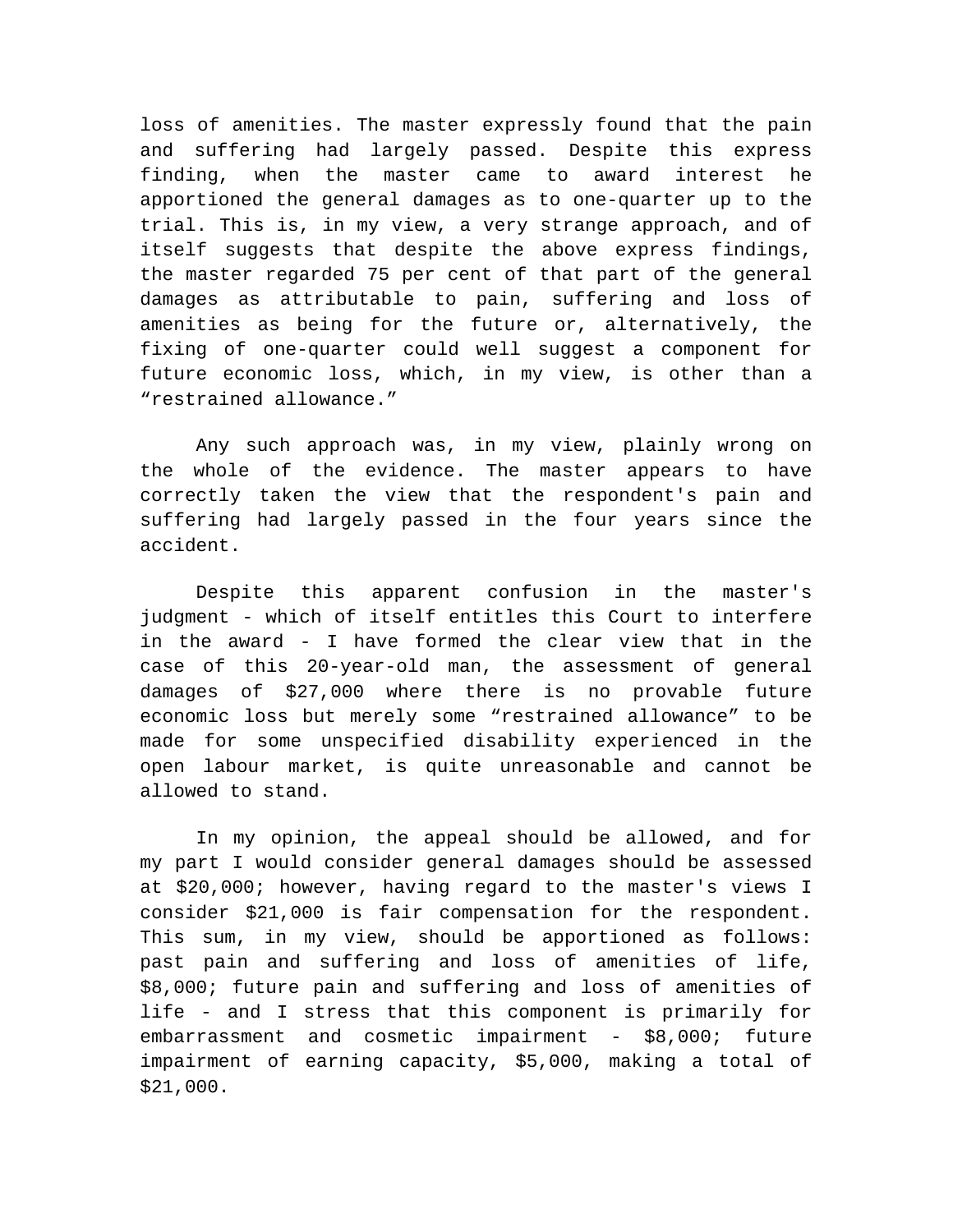Finally, in deference to an argument by counsel I would say that I do not subscribe to the view that damages for scarring and disfigurement bulk larger in the case of a female than in the case of a male. Scarring cases are always difficult. The effect of scarring is subjective both for the sufferer and for the assessing tribunal and each case must be assessed on its own facts and in the light of the particular plaintiff and his or her injuries I would set aside the judgment of the master, and in lieu of the total damages of \$32,779.82 assessed by him, substitute a figure of \$26,779.82.

As there was an apportionment of 10 per cent against the respondent, this sum will be reduced to \$24,101.84.

As for interest, I would allow interest on the sum of \$8,149.50 at the rate of 10 per cent per annum from the date of the writ to the date of the judgment appealed from.

In summary, therefore, I would set aside the judgment ordered by the master and in lieu substitute the following: "Judgment for the plaintiff in the sum of \$24,101.84 with costs of the action to be taxed. Order that the defendant pay to the plaintiff interest at the rate of 10 per cent per annum, from 10 June 1980 to the date of judgment on the sum of \$8,149.50. Order that the sum of \$4,724.82 be refunded to the Workers' Compensation Board, Queensland, and the balance of the judgment paid to the plaintiff."

As to the costs of the appeal, I would order that the respondent pay the appellant's costs to be taxed.

THE CHIEF JUSTICE: Although this is a case of scarring, and one in which the Appellate Court should give, as I have done, proper weight to the advantages of the judicial officer sitting in the trial Court, I consider that the award of damages was manifestly excessive and should be reduced. I agree with the reasons of my brother Shepherdson and with the order proposed by him.

MR. JUSTICE SHEAHAN: I also agree.